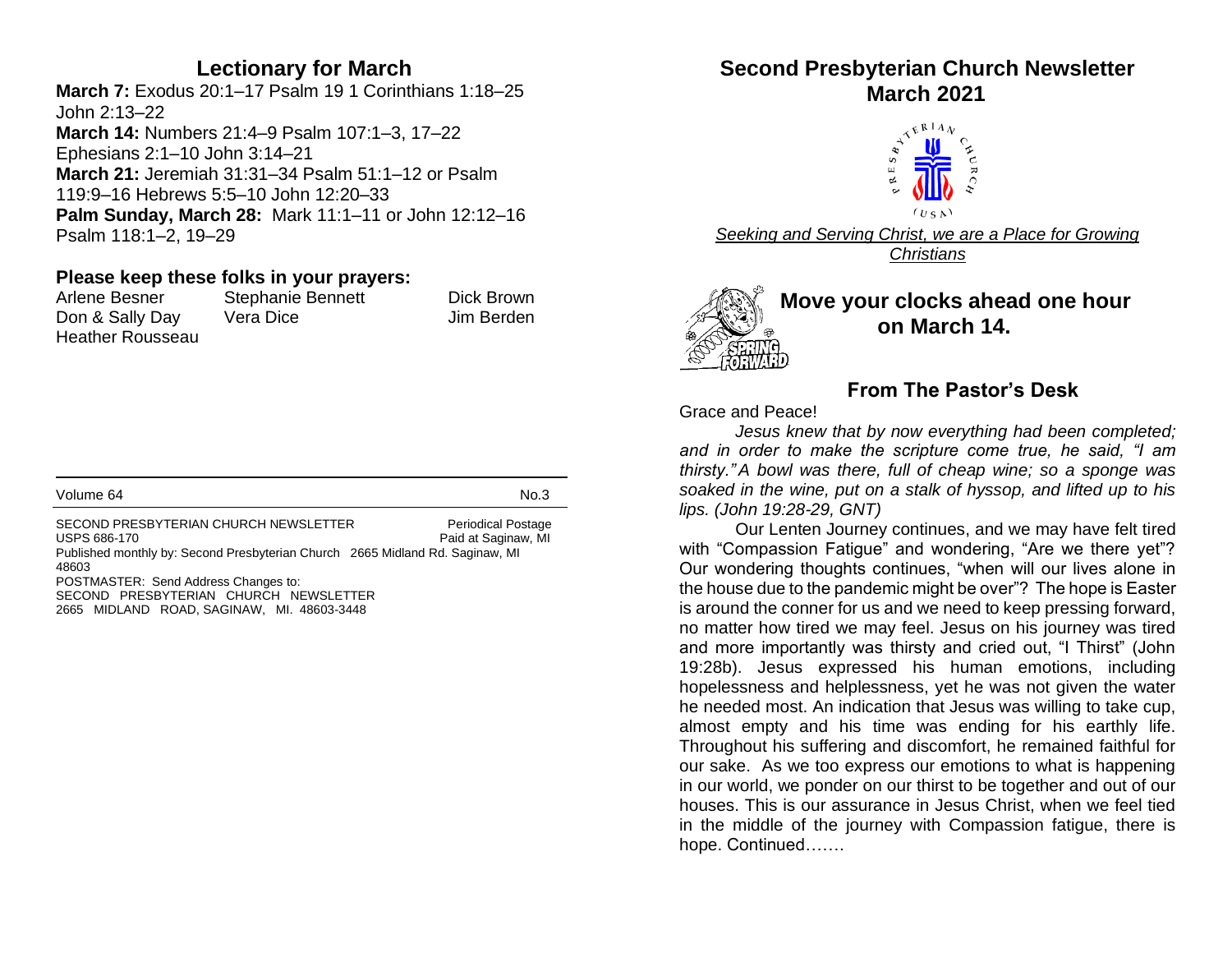From the Pastor's Desk continued…..

Let us keep pressing onto the finishing line with Christ, who will be waiting with the cool cup of water for our thirst. There is always hope beyond hope through the power of the Holy Spirit. Amen!

During the Season of Lent, the weekly Wednesday Worship service focus is on the Last Seven Words of Jesus to the Cross. Below is the Weekly Words with Scriptures:

**Week 1-February 24-"Father forgive them" Luke 23:26-33, 34a Week 2-"Today You will be with Me in Paradise…" Luke 23:32, 39-43**

**Week 3-"Behold Your Son…Behold Your Mother…" John 19:25-27**

**Week 4-"My God, My God Why Have You Forsaken Me?" Mark 15:33-36a**

**Week 5-"I Thirst…" John 19:28-29**

**Week 6-"It is Finished…Into Your Hands I Commit my Spirit" Luke 23:45-47**

**Prayer**: Merciful God, we thank you for sending your Son Jesus Christ to bear the burden of our sins and saving a place in paradise. Throughout the journey of Lent, may the last Words of Jesus continue to shape our lives as we follow the footsteps of our crucified Lord and Savior. Gide us with confidence, so that we might see your love through our actions. As we continue the Lenten journey in the weeks ahead, enable us to understand more fully your plan for our lives and help us to follow your Son, Jesus Christ, who lives and reigns in the unity of the Holy Spirit now and forever more. Amen!

In Christ Peace, Pastor Philomena

#### **Easter Flowers**



We will decorate our sanctuary this year with Daffodils, Tulips and Hyacinth for the Easter Sunday service. If you would like to order one in honor or memory of someone, please call the office @ 792-1023. Flowers are in 8" pots with foil and a bow for \$10 each and *must be ordered* by March 14. Easter Sunday is April, 4.



## **Scholarship Applications**

Scholarship applications and requirements are available in the church office for the Mary Ann Geiersbach Scholarship, the Muriel Lakey Scholarship and the Alma College Scholarship. Please return applications by  **April 12.**

# **SPC YouTube Channel**

If you have yet to see our YouTube channel be sure to check it out. We post videos 3 times weekly in addition to our Live-Streamed worship.

| Sunday    | 9:30am  | Live-Streamed worship     |  |  |
|-----------|---------|---------------------------|--|--|
|           | 10:30am | Ms. Peggy's Children's    |  |  |
|           |         | Message                   |  |  |
| Wednesday | 9:00am  | <b>Midweek Devotional</b> |  |  |
|           |         | Message                   |  |  |
| Friday    | 9:00am  | <b>Friday Morning</b>     |  |  |
|           |         | Conversations             |  |  |

Concerts and other events may also be Streamed here.

Always be sure to check out the video description as we include bible verses to read along with and other helpful information regarding things discussed in the video.

Don't forget to Like, Subscribe, and hit the little bell to get notifications of our uploads. This will also give you an easy way to get to the live-stream on Sundays.

Let your friends know. They might be looking for a new place to worship, this is a nice commitment free way to get your worship each week. The best way to grow is by word of mouth.

If we can get 1000 subscribers, this will open up all kinds of YouTube features, including community posts.

You can find us on YouTube at:

Second Presbyterian Church SPCSaginaw

Thank You, Matthew Wilkins Live-Stream Operator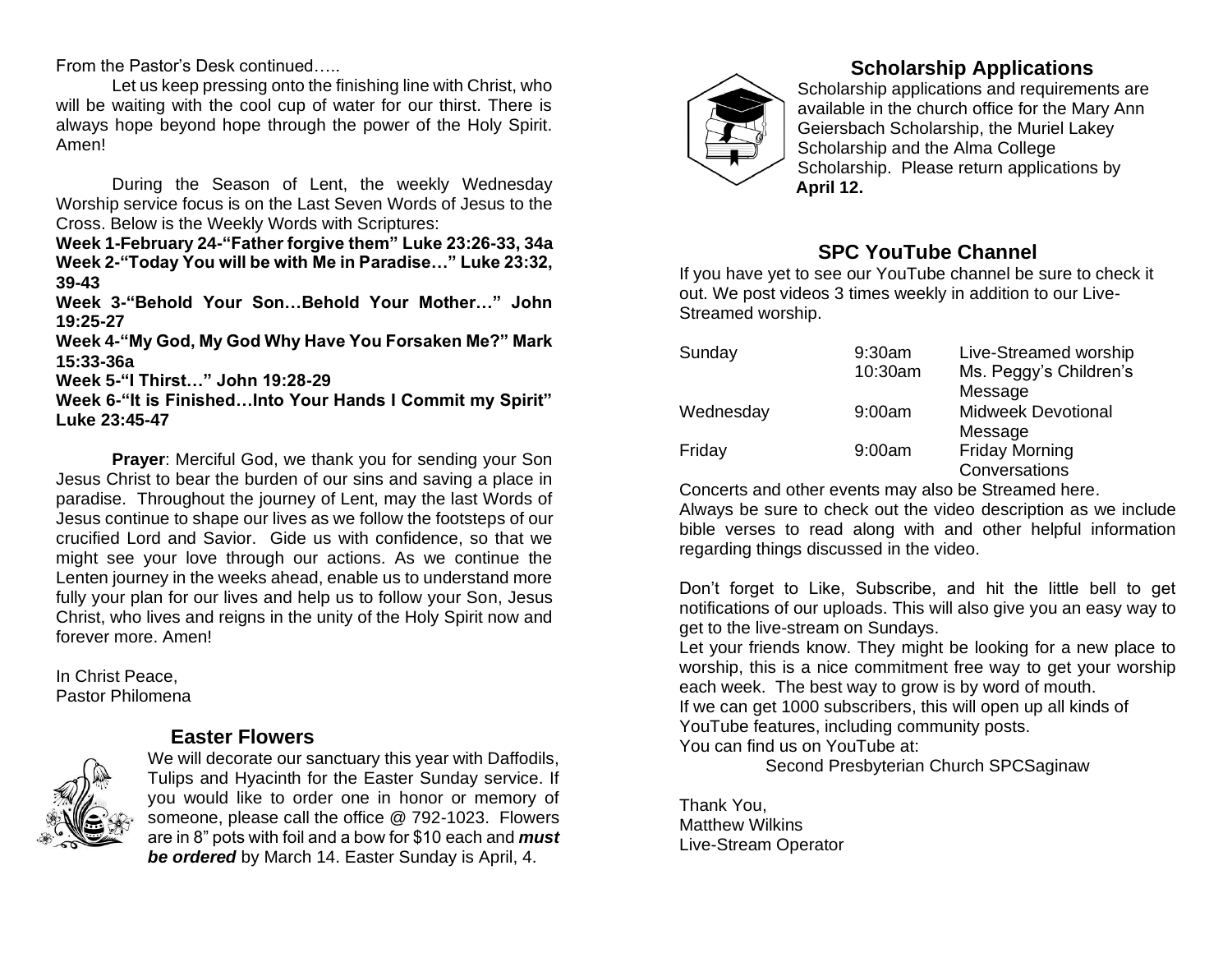

## **2 nd at Second Lectionary Bible Study**

We will continue to examine the lectionary at 11:00 a.m. Sunday mornings. We will gather online for fellowship, Bible study on Sunday Scriptures, and prayer. This will continue to be a great way to deepen friendships and faith. Please join us, there is no commitment or

homework. If you would like to join in for some light conversation and have a chance to study the Sunday Lectionary, simply follow this link. **The same link each week.** The meetings begin around 11:00 each Sunday. It will be great to "see" you! Join the Zoom meeting at:

https://us02web.zoom.us/j/8198599266?pwd=WFJoYklyYlpEa3Ft T1VYUldoeHBjdz09 Meeting ID: 819 859 9266 Passcode: 2665 Dial by your location +1 301 715 8592 US (Washington D.C) +1 312 626 6799 US (Chicago) Meeting ID: 819 859 9266 Passcode: 2665 Find your local number:<https://us02web.zoom.us/u/krXXYDTg0>

#### **Maundy Thursday Worship**

Our Maundy Thursday worship on April 1 at 7:00pm, is a Service of Tenebrae. This is a solemn fourth century observance of the Lord's Supper. This service involves extinguishing candles as a reminder



of the darkness that covered the face of the earth after the Passion and Crucifixion of Jesus Christ. We invite you to come celebrate the meal that Jesus shared with his disciples in the Upper Room.

## **One Great Hour of Sharing**



We will receive the One Great Hour of Sharing Offering on Palm Sunday, March 28.Millions of Christians join together through One Great Hour of Sharing to share God's love with people experiencing need. Your gifts will support ministries of disaster response,

refugee assistance, resettlement, and community development.



We ARE having Vacation Bible School this summer, but this year VBS will look a little different than any other year! We will be experiencing most of VBS outside! "ALL ABOARD" for mountains of fun at Rocky Railway! At this VBS, kids will discover that Jesus' power can pull them through life's ups and downs. This theme seems particularly appropriate as we navigate the difficulties of living through a world health crisis. Rocky Railway is filled with incredible Bible-learning experiences that kids can see, hear, and touch! We will also be observing all COVID regulations when inside and outside the church building. Vacation Bible School will take place **June 21 - 25 from 9:00AM to 11:30AM each day.** While it can be a challenge to modify the way we have always done VBS, we know that your child/children will thoroughly enjoy being with others that they haven't seen for some time and learn to trust that Jesus can pull them through when life feels like a valley or a mountaintop. Please call or email and tell us, as soon as you can, if you are interested in coming, so we can get an idea of how many will/can attend!! Love to SEE all of you there! I miss you ALL!

\*\*\*Please read the weekly update for the most current information and for Holy Week Schedule. \*\*\*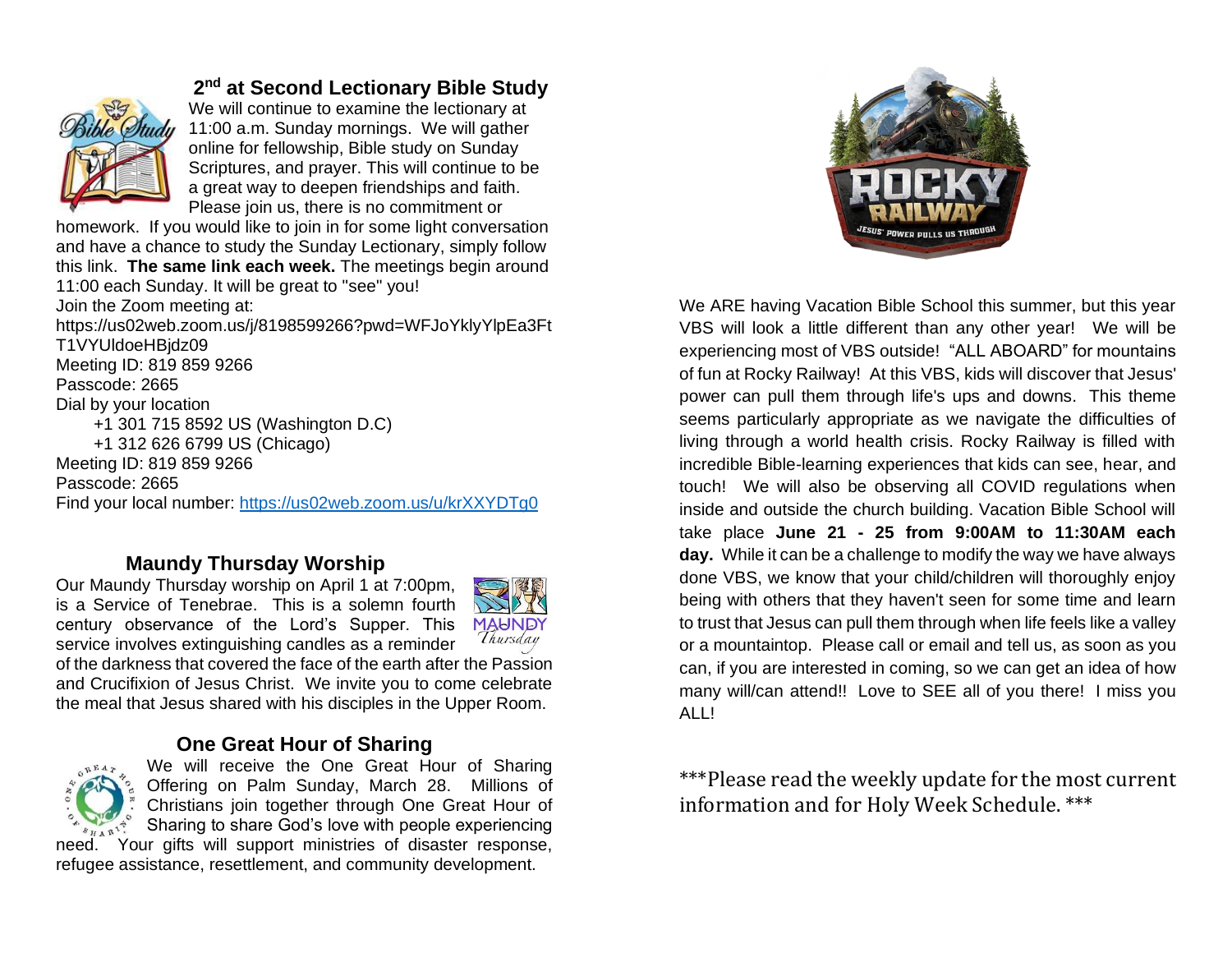# **Mission News "Go also the second mile" - Matthew 5:4**

Thanks to everyone who donated to the "2 Coins A Meal" hunger relief mission in January. The total amount received so far is \$343, every little bit helps those who struggle to put food on their tables.

Our collection of personal care items needed for the Saginaw Rescue Mission was a GREAT success! They rely on these donations from the community to be able to give a bag to ALL those that walk in their door, looking for a warm meal & soft bed. We'll have a final count to report in our next newsletter.

#### **March's Mission Focus: Baby Pantry**

We'll be collecting baby items for the Old Town Baby Pantry in the baby crib all month. The crib will be set up in the front hallway, along with the list of acceptable items. All items will be due back by **March 28th**. Any questions about this should go to Gerry Brown or Rebecca Lalonde

> *Sleepers 0-9 months Blankets Outfits 0-9 months Onesies and bibs Crib Sheets Infant toys/board books Hooded Towels Newborn diapers, wipes Diaper bags, bottles Cribs, Bassinets Baby shampoo, baby wash, diaper cream or baby powder*

A sincere Thank You to all of you! If anyone has any "giving ideas" we should look in to, please let us know. We love to hear about any new ideas or worthwhile organizations that are doing some good in our communities or around the world.

*"And the King will say, 'I tell you the truth, when you did it to one of the least of these my brothers and sisters, you were doing it to me!" Matthew 25:40*



## **Music Notes**



I want to extend a heartfelt thank you for your warm welcome as I begin my journey at Second Presbyterian Church. I have enjoyed meeting so many of you already and I look forward to meeting others and getting to know all of you.

As we continue to navigate safe practices during the COVID-19 pandemic, I invite all who are interested in making music to reach out and let me know, if you haven't done so already. Things are ever changing, but instead of getting discouraged by what we can't do, I prefer to focus on what we CAN do. There are many creative ideas for moving forward with musical expression, and I am ready to include whoever is willing. We continue to have singing, within safety guidelines. We can incorporate handbells again, as well as string and percussion instruments. Wind instruments are also a possibility for use with bell covers and instrument bags. We also have a special project in the works for this spring.

It's a process to work through, and your patience is appreciated. I believe that by creatively working together and sharing our collective ideas, we can find ways to bring back the music we know and love, as an expression of our spiritual being.

Sara Glynn-Dishaw

#### **Sunday School News**

March 7 we will finish learning about "The Garden of Gethsemane". March 14 & 21 we will hear about Doubting Thomas. We will have a special message on Palm Sunday, March 28 and Easter Sunday, April 4. The Sunday School lessons will be available Sunday's at 10:30 a.m. via Second Presbyterian Church YouTube Channel. Spend some quality time watching the



Sunday Service and Sunday School together as a family!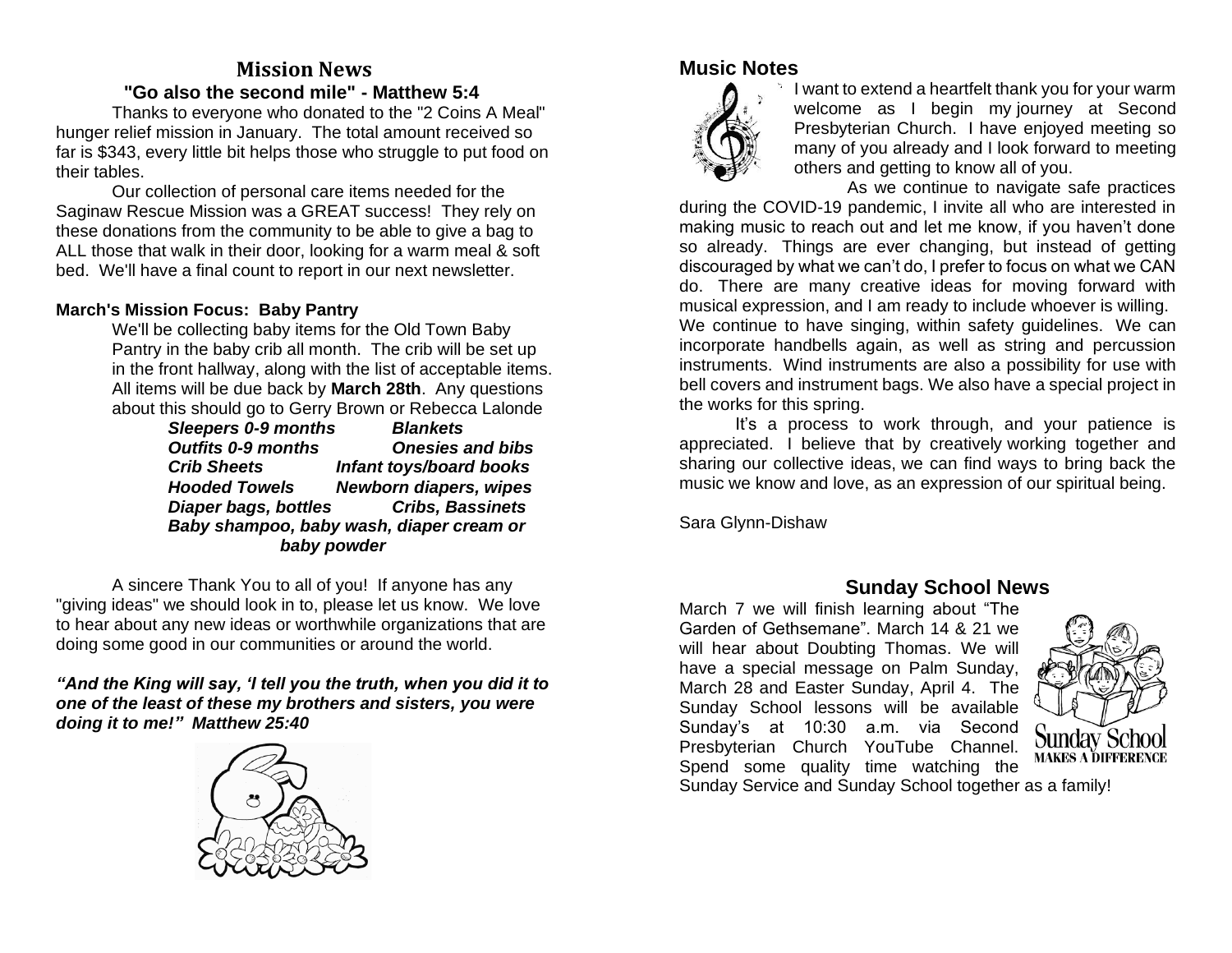| <b>Second Presbyterian Church</b><br>2021         |        |                         |                                             |                         |        |                  |  |  |
|---------------------------------------------------|--------|-------------------------|---------------------------------------------|-------------------------|--------|------------------|--|--|
| Sunday                                            | Monday | Tuesday                 | Wednesday                                   | <b>Thursday</b>         | Friday | Saturday         |  |  |
|                                                   | 1      | $\overline{\mathbf{2}}$ | $\mathbf{3}$<br>Lenten Worship<br>6:30 p.m. | $\overline{\mathbf{4}}$ | 5      | $\boldsymbol{6}$ |  |  |
| 7<br>9:30a.m.<br>Worship                          | 8      | 9<br>Committee Night    | 10<br>Lenten Worship<br>6:30 p.m.           | 11                      | 12     | 13               |  |  |
| 14<br>9:30a.m.<br><b>SPRING AheAD!</b><br>Worship | 15     | 16                      | 17<br>Lenten Worship<br>6:30 p.m.           | 18                      | 19     | 20               |  |  |
| 21<br>9:30a.m. Worship                            | 22     | 23<br>7:00p.m. Session  | 24<br>Lenten Worship<br>6:30 p.m.           | 25                      | 26     | 27               |  |  |
| 28<br>Sund<br>9:30a.m.<br>Worship                 | 29     | 30                      | 31<br>Lenten Worship<br>6:30 p.m.           |                         |        |                  |  |  |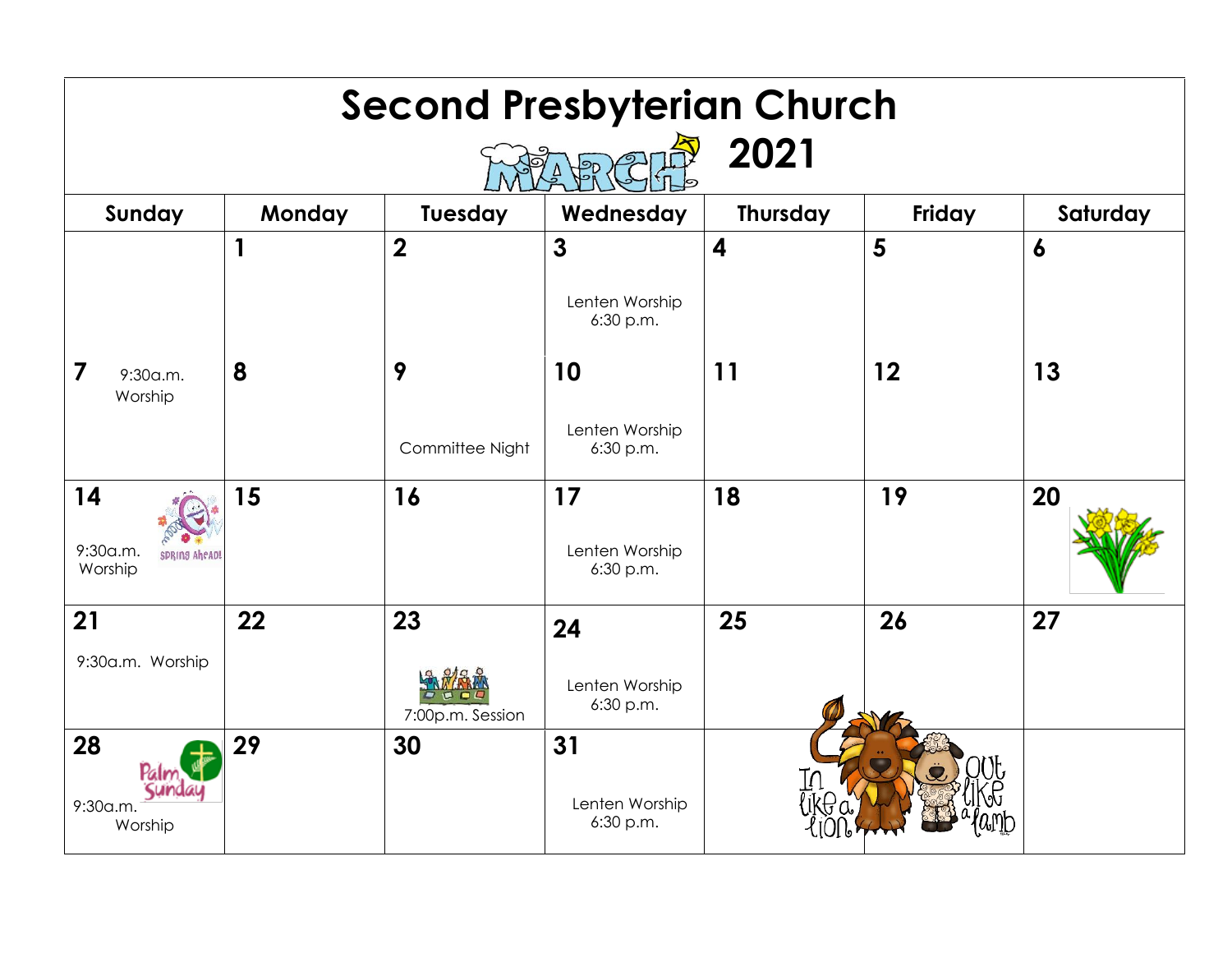# **Advice Regarding COVID-19 Precautions Presbytery Council Presbytery of Lake Huron February 17, 2020**

To the Sessions and Congregations of our Presbytery

Since the COVID-19 public health crisis reached pandemic status eleven months ago, it seems that we have had a year of Lent with no Easter. The common question, "What are you giving up for Lent?" has an ironic and even cruel quality as we consider all we have had to give up this past year as individuals, as a church, and as a society. At the time of our last guidance, in November, COVID-19 cases and deaths in our state were skyrocketing. At that time, we strongly advised congregations not to conduct in-person worship – especially during the holiday season – and to consult multifactor sites like www.covidactnow.org for guidance regarding when it might be safe to reopen.

As our numbers have improved, on February 8, the State of Michigan issued new directives relaxing restrictions on some activities. And, as we near the anniversary of the COVID lockdown, and a second Easter in the pandemic, we know that many members and some sessions are eager to return to former patterns of worship and ministry. Although we have seen significant improvement, we are far from being out of the woods. As we write this letter, of the 20 counties which lie in our presbytery:

- None register in the "low risk" (green) category
- Eight register as "medium risk" (yellow):

#### • **Twelve register as "high risk" (orange) including Saginaw County**

• None register as "critical" (red)

While the two approved vaccines are highly effective in preventing serious effects of the virus, the rate at which it is being distributed means than most people will not receive the vaccine until late summer or early fall. Dr. Lisa Allgood, an immunology researcher and executive of Cincinnati Presbytery who shared important guidance with our presbytery in August, has provided a recent update on COVID research, vaccines, effects, and protocols, which can be found here. The risk is still high, and we cannot advocate returning to in-person worship except in the most limited and careful circumstances. We urge you to not return to in-person worship until your county has seen seven consecutive days of

green ("low") or yellow ("moderate") risk using a multi-factor assessment such as www.covidactnow.org. And be prepared to suspend all in person gatherings should the level rise to "high" or "critical" levels for three or more days in a week. If your Session does decide to return to in-person worship, please observe strictly all necessary public health precautions including screening, masking, distancing, disinfection, and tracking. And if you are in a vulnerable population or believe you might be sick or have been exposed to the virus, PLEASE STAY HOME. Finally, as we head into this Lenten season, we would like to remind you that although we may not be able to worship in person, the church is not closed. Instead, we are discovering that Christ is present among us in new and different ways. Let us discover and celebrate the grace that is present in our grief, and the resurrection life that we can celebrate even in a pandemic Good Friday world. And after you have suffered for a little while, the God of all grace, who has called you to his eternal glory in Christ, will himself restore, support, strengthen, and establish you. To him be the power for ever and ever. Amen. – 1 Peter 5:10-11

In Christ's Fellowship,

The Presbytery Council Presbytery of Lake Huron

#### **Color Meaning Guidance**

- Green (low) On track to contain COVID Safe to conduct in-person activities with safety protocols.
- Yellow (moderate) Slow disease growth Limit in-person activities to essential functions only. • If yellow is sustained for more than seven consecutive days, consider suspending all indoor, in-person activities.
- **Orange (high) At risk of outbreak If orange is present for three days in any week, suspend all indoor inperson activities until you have had seven consecutive days of yellow or green, and consider suspending all outdoor in-person activities. • If there is sustained orange for seven consecutive days, suspend all inperson activities (both indoor and outdoor) until you have seven consecutive days of yellow or green.**
- Red (critical) Active or imminent outbreak Suspend all inperson activities (both indoor and outdoor) until you have had seven consecutive days of yellow or green.